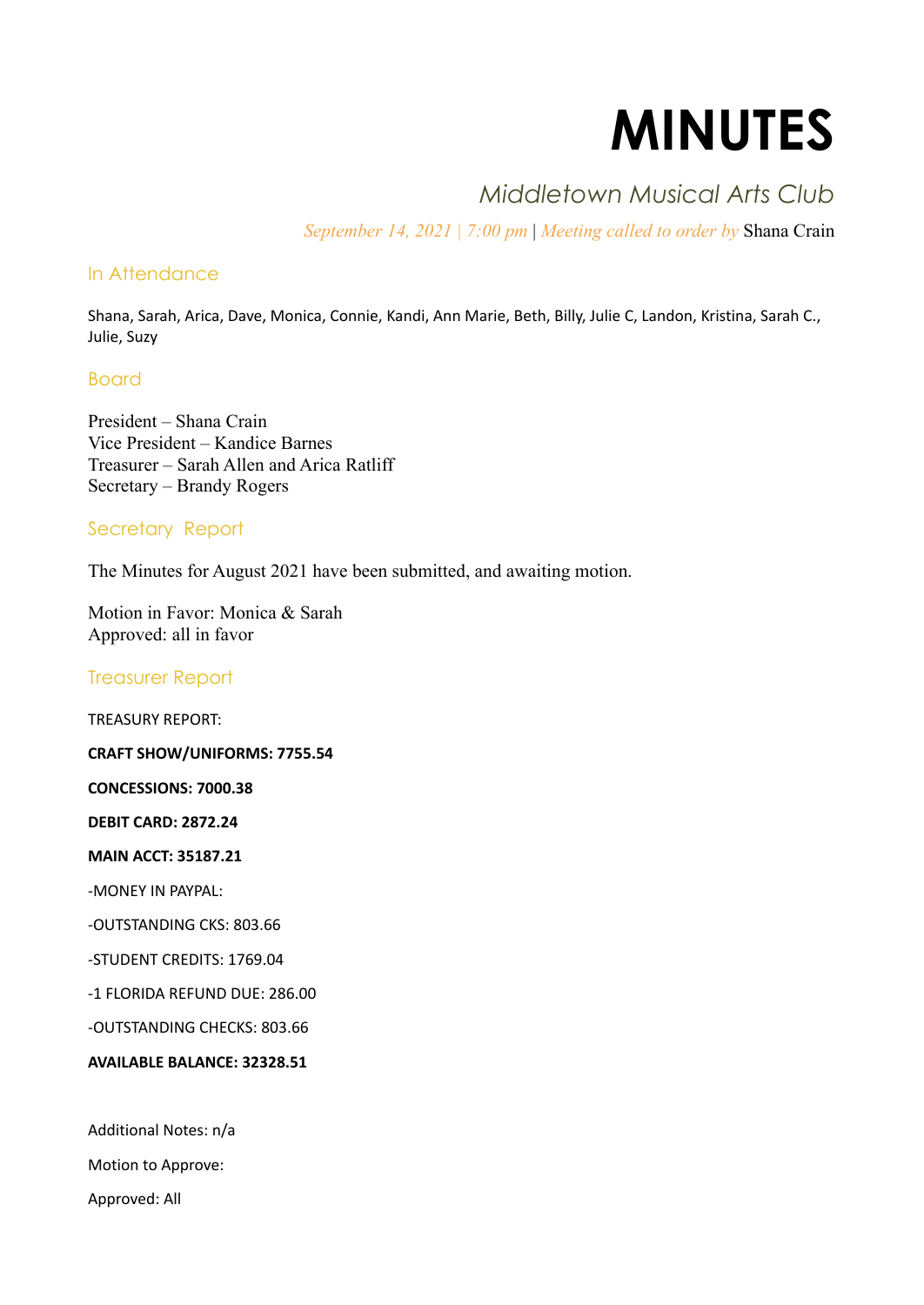# Director's Report

David Leisten – Band

● Fundraiser is done, thanks to Kandi. Orders submitted. Tshirts: 12 orders, Dave feels we should not make the order, due to cost. Leaving decision up to Boosters. Cost would be 1k. Julie recommended an alternative suggestion to make up for those who didn't get their complete order just those few missing. Props, Isabel got up on stand. Going to try a second plan, and work with Theo. Will be full size, and put it behind the stand. Wanting to see if someone would volunteer to take black fabric and velcro to cover wood and not blow around. Field Commander jackets, need to go down and look at the old purple. Possibly put Ed in gray and Joe in the old purple. New coats ordered, just not delivered until December. Need to select field commanders in February for fitting purposes. Unsure of budgeting, but need to pay Max for writing and extra work. Would like to supplement his money for time spent. Asking for \$900 to bonus to Max from band budget. Kandi makes a motion, Julie & Monica 2nd, all approve. Put out info for necessary donations for food for competitions. Did so by section this year vs. grade. Overflow will be stored at school and utilized next at Hamilton. Dave recommends the office by the music library. For food drop off, drop off at loading dock on Saturday. Feeding kids for comps makes a world of difference in the kids behavior and performance. Been an interesting start to the year. Very thankful for boosters and parent volunteers. No answer to homecoming parade. Decision was possibly made today but unsure. Trying to move away from performing random music during halftime of homecoming game. Dave and JD both think we should do our show that night. Alumni coming that night and recognizing Rick for service. Asked if maybe doing a gift of some sort for Rick from the boosters.

## Corey Hall – Orchestra

\* Flower delivery Monday from 5-6, asking for help from Kohls Cares, asked for volunteers from boosters as well. Butter braids in November, will forward money to Sarah.

Stephanie Miller – Guard  $*_{n/a}$ 

Joe Woodring - Choir \*Planning on doing concessions for homecoming weekend.

# Committee Reports

## Committee Reports

Transportation: Wendy will be hauling 2, needs phone numbers for Joe and the Farno's to see if they can help to upcoming competition.

## Uniforms & Costumes –

\*Thanks to kohls, volunteers helped get all uniforms laundered. Need 1 or 2 more people to help on game nights. Asked to have a janitor to fix lights down at the stadium. Dave needs to input a work order for visitors band side through the office. Gary is almost done w/ trailer and outfitted w/ hanging racks. Thursday they will move rack over. Have receipts for gary. We also have a lot of the parent shirts made (from seasons prior), will inventory list and put up on facebook. Maybe sell for \$5 each. Going to try and do hats tomorrow, Dave would like a list from Monica. Need to practice taking hats off and on during dance routine.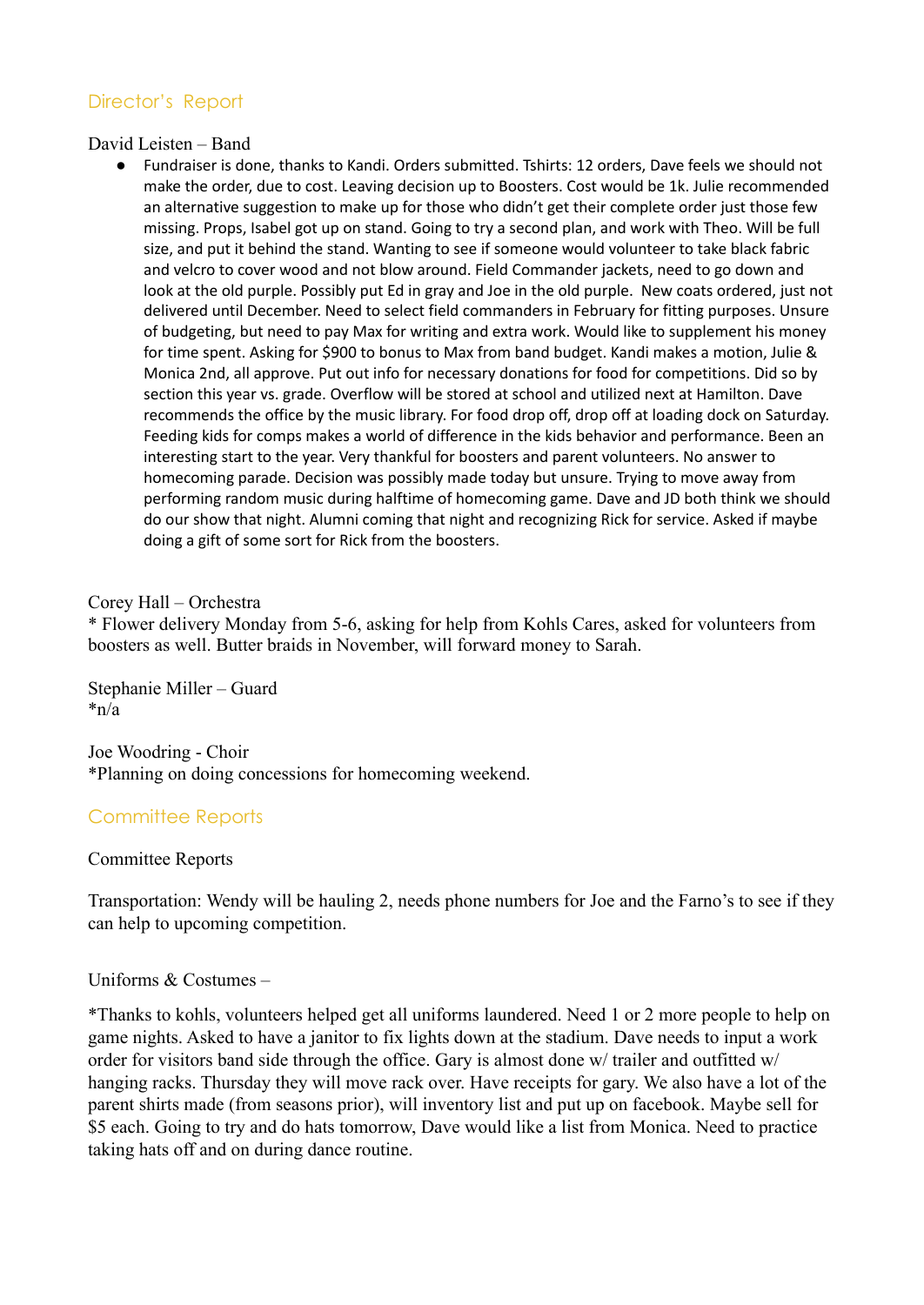Hospitality & Celebrations –

Sarah will do beef sandwiches and we will accommodate for the dietary needs of identified students. We will pull from donated items by parents for chips and cookies, as well as use the donated water. Will feed kids at school prior to loading buses and heading to Hamilton.

```
Concessions –
```
\*appreciates all volunteers, will post for more volunteers closer to next game night. Kandi needs the inventory list from each stand to submit an order, and requests it be texted to her. Brought to Mandy's attention. 1 grill has a busted wheel, other grill not working and unsure why. Currently it will not light. Shana may know someone who can work on grills.

```
Website & Publicity –
*
Ways & Means –
*
```
Chaperones-

\*All set for competition. Masks required.

Craft Show –

\*Still looking for Younique crafters. Being overrun by tumblers and crochet. Have about 25 booths left. Sunday Nov 14, from 10-4. Need help from parents. unsure of when setup can start until we hear from JD. Would like to have parents donate breakfast items. Student volunteers will help vendors, and be fed pizza. Will need help Sunday at 4 to tear down. Need students to volunteer for food court, food runners. all student volunteers will get NHS hours. Have a flyer up on page and will share it on the band page. No loss of vendors due to mask mandate. Shana is creating webpage for craft show, still under construction. Parents are welcome to make and donate items to sell. Might contact miltons, or central pastry for donations. no pampered chef, but have a call out to a consultant.

Pit/Props Crew-

● looking at getting bags for backdrops and poles. Max is supposed to pick out his cart for percussion, and work with Dave on getting a quote. Need full length pvc, 10ft.

Policy & Regulations –

\*

Old Business

# New Business

New fundraising ideas for after competition season is over, involving downtown and city events and having the kids play their instruments or sing holiday music.